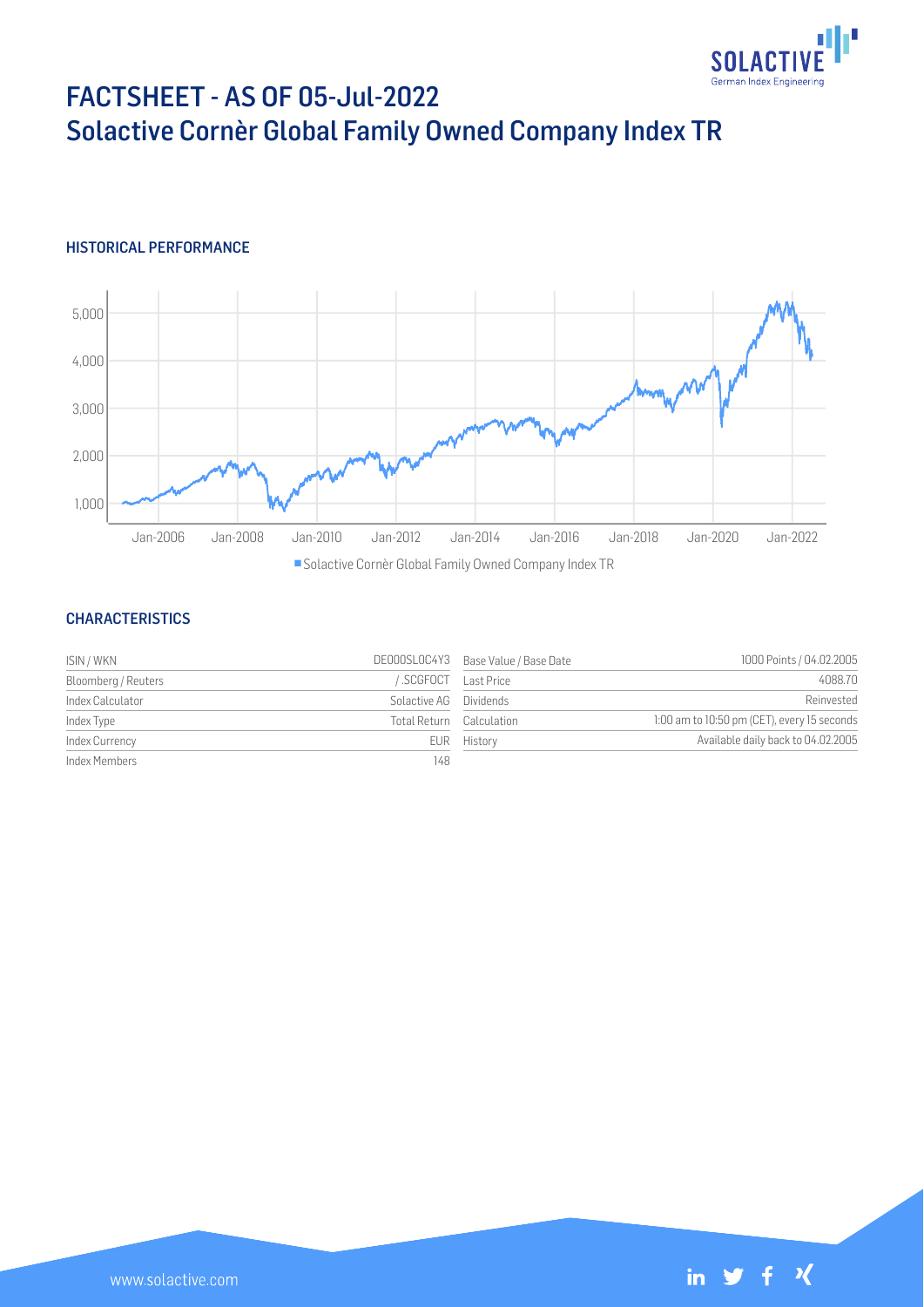

## **STATISTICS**

| <b>EUR</b>         | 30D       | 90D       | 180D       | 360D                  | <b>YTD</b> | Since Inception       |
|--------------------|-----------|-----------|------------|-----------------------|------------|-----------------------|
| Performance        | $-7.77\%$ | $-12.41%$ | $-20.66\%$ | -19.44%               | $-20.89\%$ | 308.87%               |
| Performance (p.a.) |           |           |            |                       |            | 8.42%                 |
| Volatility (p.a.)  | 21.56%    | 19.94%    | 20.34%     | 16.74%                | 20.11%     | 17.96%                |
| High               | 4448.02   | 4711.34   | 5153.55    | 5247.48               | 5226.45    | 5247.48               |
| Low                | 4008.70   | 4008.70   | 4008.70    | 4008.70               | 4008.70    | 825.14                |
| Sharpe Ratio*      | $-2.88$   | $-2.06$   | $-1.81$    | $-1.14$               | $-1.81$    | 0.50                  |
| Max. Drawdown      | $-9.88%$  | $-14.91%$ | $-22.21%$  | $-23.61%$             | $-23.30\%$ | $-56.30%$             |
| VaR 95 \ 99        |           |           |            | $-31.6\%$ \ $-40.9\%$ |            | $-27.9\%$ \ $-53.5\%$ |
| CVaR 95 \ 99       |           |           |            | $-39.1\%$ \ $-47.1\%$ |            | $-44.5\%$ \ $-77.5\%$ |

\* Up to 31 December 2021, ex-post Sharpe ratios use as input for the risk free rate term the London Inter-Bank Offered rates in the respective currencies of the index and at a term equal to the observation period. From 3 J 2022 onwards, Sharpe ratios will be / are calculated using as reference risk free rate input the overnight replacement rate for these currencies, namely SONIA (for GBP), SOFR (for USD) and EURIBOR Overnight (for EUR).

## COMPOSITION BY CURRENCIES



## COMPOSITION BY COUNTRIES



# TOP COMPONENTS AS OF 05-Jul-2022

| Company                             | Ticker                 | Country   | Currency   | Index Weight (%) |
|-------------------------------------|------------------------|-----------|------------|------------------|
| INDUSTRIA DE DISENO TEXTIL SA       | <b>ITX SQ Equity</b>   | ES        | <b>EUR</b> | 4.34%            |
| L OREAL SA                          | OR FP Equity           | <b>FR</b> | <b>EUR</b> | 4.24%            |
| COMCAST CORP-CLASS A                | <b>CMCSA UW Equity</b> | US        | <b>USD</b> | 4.18%            |
| LVMH MOET HENNESSY LOUIS VUITTON SE | MC FP Equity           | <b>FR</b> | <b>EUR</b> | 4.11%            |
| HERMES INTERNATIONAL SCA            | RMS FP Equity          | <b>FR</b> | <b>EUR</b> | 4.11%            |
| ROCHE HOLDING AG                    | ROG SE Equity          | CH        | <b>CHF</b> | 3.90%            |
| NIKE INC                            | NKE UN Equity          | US        | <b>USD</b> | 3.81%            |
| BERKSHIRE HATHAWAY INC-CL B         | <b>BRK/B UN Equity</b> | US        | <b>USD</b> | 3.61%            |
| WAI MART INC                        | <b>WMT UN Equity</b>   | US        | <b>USD</b> | 3.47%            |
| ANHEUSER BUSCH INBEV SA NV          | ABI BB Equity          | BE        | <b>EUR</b> | 3.07%            |